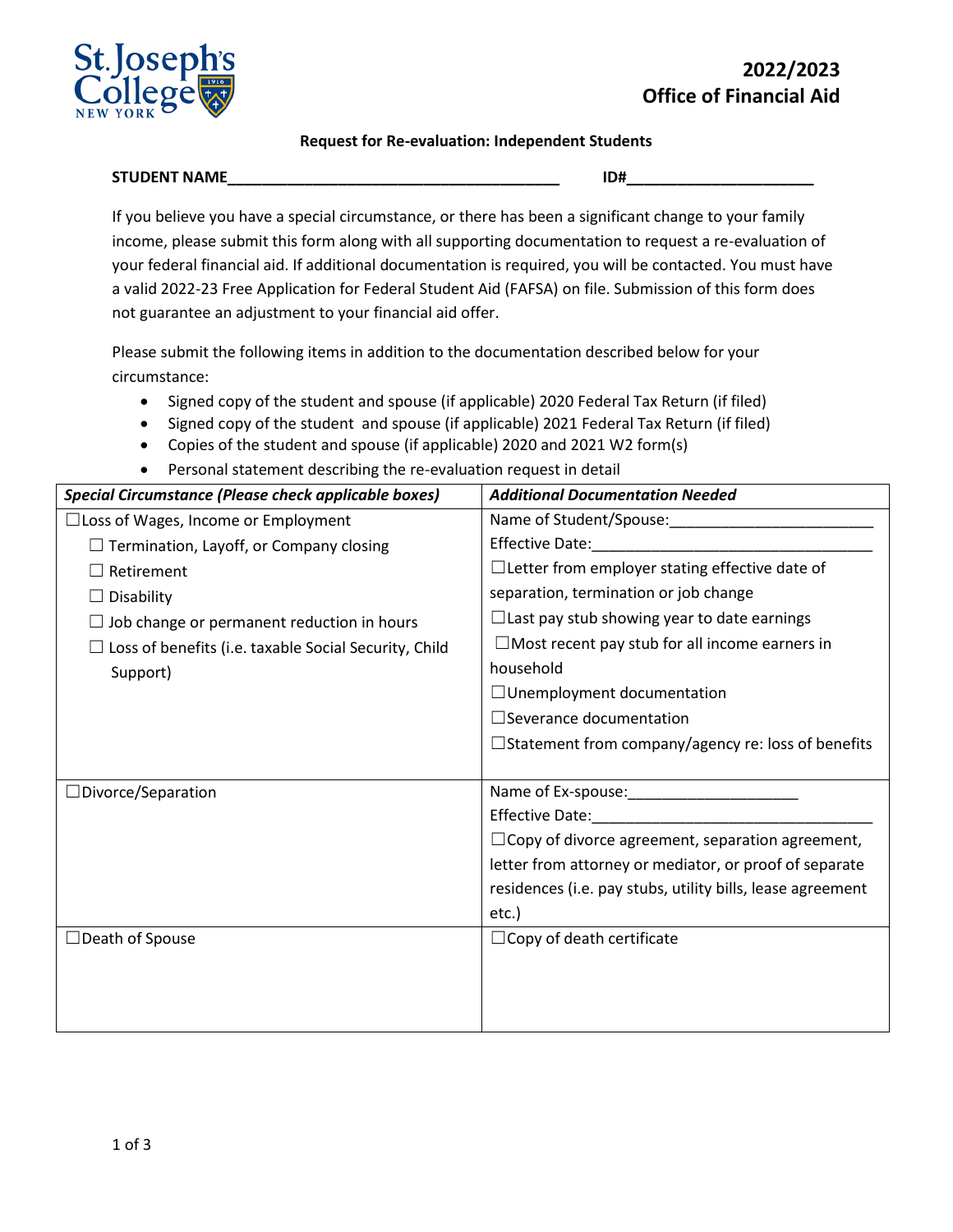

| □ Out of Pocket Medical Expenses (not covered or | $\Box$ Copy of Federal 1040 Schedule A for the applicable   |  |
|--------------------------------------------------|-------------------------------------------------------------|--|
| reimbursed by insurance)                         | tax year                                                    |  |
|                                                  | $\Box$ Copies of insurance statements, bills or receipts of |  |
|                                                  | out of pocket costs                                         |  |
| $\Box$ Child Care or Dependent Care Costs        | $\Box$ Copy of recent bills and/or payment receipts         |  |
| $\Box$ Elementary or Secondary School Costs      |                                                             |  |
| $\Box$ Catastrophic Occurrence                   | One-time event (i.e. natural disaster) resulting in losses  |  |
|                                                  | $\Box$ Copy of Federal 1040 Schedule A for applicable tax   |  |
|                                                  | year                                                        |  |
|                                                  | $\Box$ Copies of insurance statements, bills, receipts, or  |  |
|                                                  | estimates (not covered by insurance)                        |  |

## **Household Information**

List all members residing in your household, including:

- Yourself
- Your spouse, if you have one, regardless of gender
- Your children, if you will provide more than half of their support from July 1, 2022 through June 30, 2023, even if they do not live with you
- Other people that currently live with you for whom you will provide more than half of their support between July 1, 2022 through June 30, 2023

| <b>Full Name</b> | Age | Relationship | <b>College Enrollment</b>    |
|------------------|-----|--------------|------------------------------|
|                  |     |              | (July 1, 2022-June 30, 2023) |
|                  |     |              |                              |
|                  |     |              |                              |
|                  |     |              |                              |
|                  |     |              |                              |
|                  |     |              |                              |
|                  |     |              |                              |
|                  |     |              |                              |